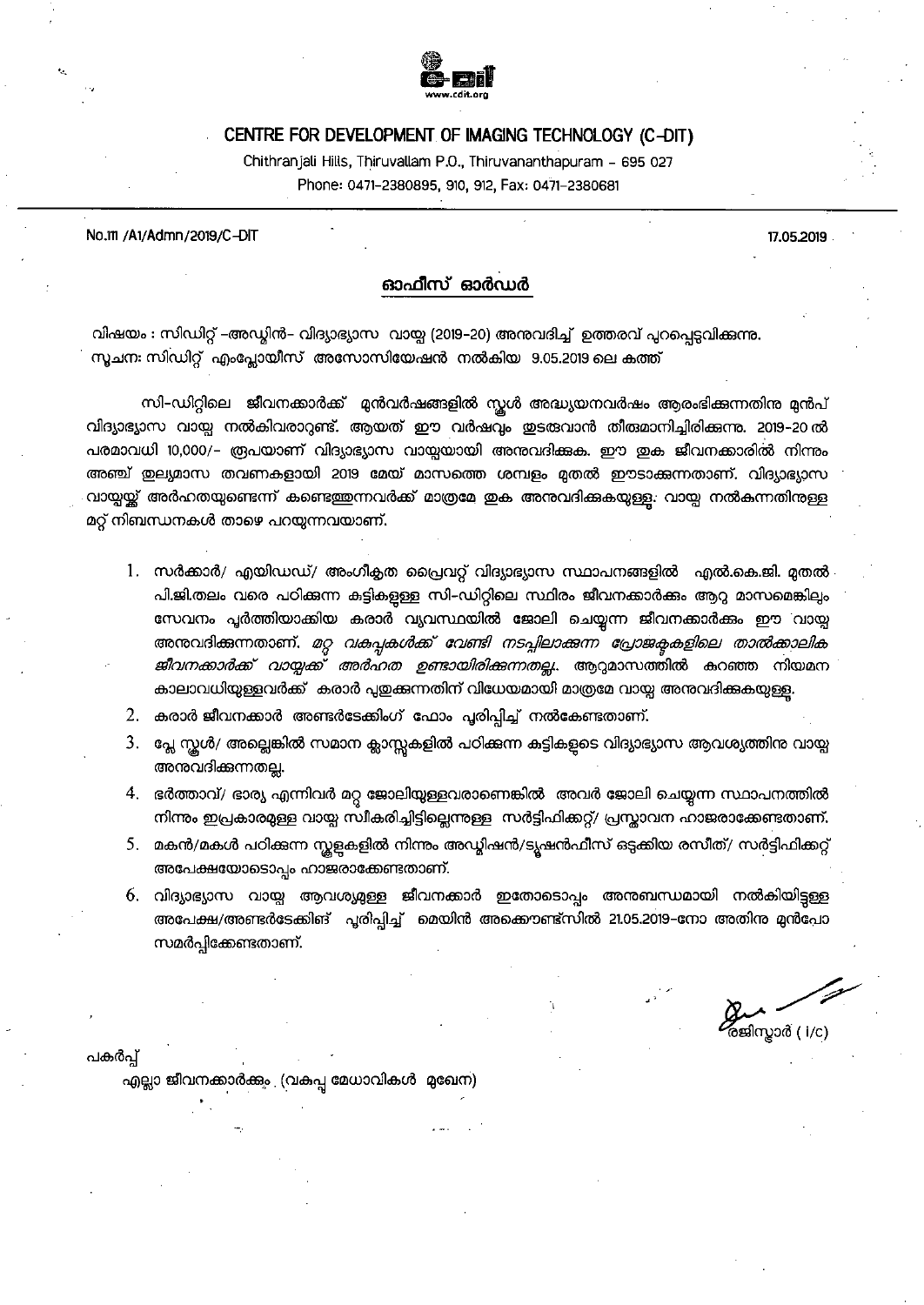| <b>CENTRE FOR DEVELOPMENT OF IMAGING TECHNOLOGY</b><br>Thiruvallom, Thiruvananthapuram - 695 027                                                                                                           |                            |                        |  |                |          |  |  |  |  |
|------------------------------------------------------------------------------------------------------------------------------------------------------------------------------------------------------------|----------------------------|------------------------|--|----------------|----------|--|--|--|--|
| <b>Application for Educational Advance 2019-2020</b>                                                                                                                                                       |                            |                        |  |                |          |  |  |  |  |
|                                                                                                                                                                                                            | Name of employee           |                        |  |                |          |  |  |  |  |
| Designation                                                                                                                                                                                                |                            |                        |  |                |          |  |  |  |  |
| Department                                                                                                                                                                                                 |                            |                        |  |                |          |  |  |  |  |
| <b>Present Residential Address</b>                                                                                                                                                                         |                            |                        |  |                |          |  |  |  |  |
| No. of School going Children                                                                                                                                                                               |                            |                        |  |                |          |  |  |  |  |
| No.                                                                                                                                                                                                        | Name of Children           | Date of birth &<br>age |  | Name of School | Standard |  |  |  |  |
|                                                                                                                                                                                                            |                            |                        |  |                |          |  |  |  |  |
|                                                                                                                                                                                                            |                            |                        |  |                |          |  |  |  |  |
|                                                                                                                                                                                                            | Amount of advance required |                        |  |                |          |  |  |  |  |
| <b>Declaration</b>                                                                                                                                                                                         |                            |                        |  |                |          |  |  |  |  |
| hereby declare that the details given above are true to<br>the best of my knowledge and agree to deduct the Advance amount from my salary for the<br>month of May 2019 onwards in five equal installments. |                            |                        |  |                |          |  |  |  |  |
| Signature of employee:<br>Date:                                                                                                                                                                            |                            |                        |  |                |          |  |  |  |  |
| For Office Use (Admininistration)                                                                                                                                                                          |                            |                        |  |                |          |  |  |  |  |
|                                                                                                                                                                                                            |                            |                        |  |                |          |  |  |  |  |
| Date:                                                                                                                                                                                                      | DD/HOD                     |                        |  |                |          |  |  |  |  |
| <b>For Office Use (Accounts)</b>                                                                                                                                                                           |                            |                        |  |                |          |  |  |  |  |
|                                                                                                                                                                                                            |                            |                        |  |                |          |  |  |  |  |
| Date:                                                                                                                                                                                                      | Sr. Manager (Finance) i/c  |                        |  |                |          |  |  |  |  |
|                                                                                                                                                                                                            |                            |                        |  |                |          |  |  |  |  |